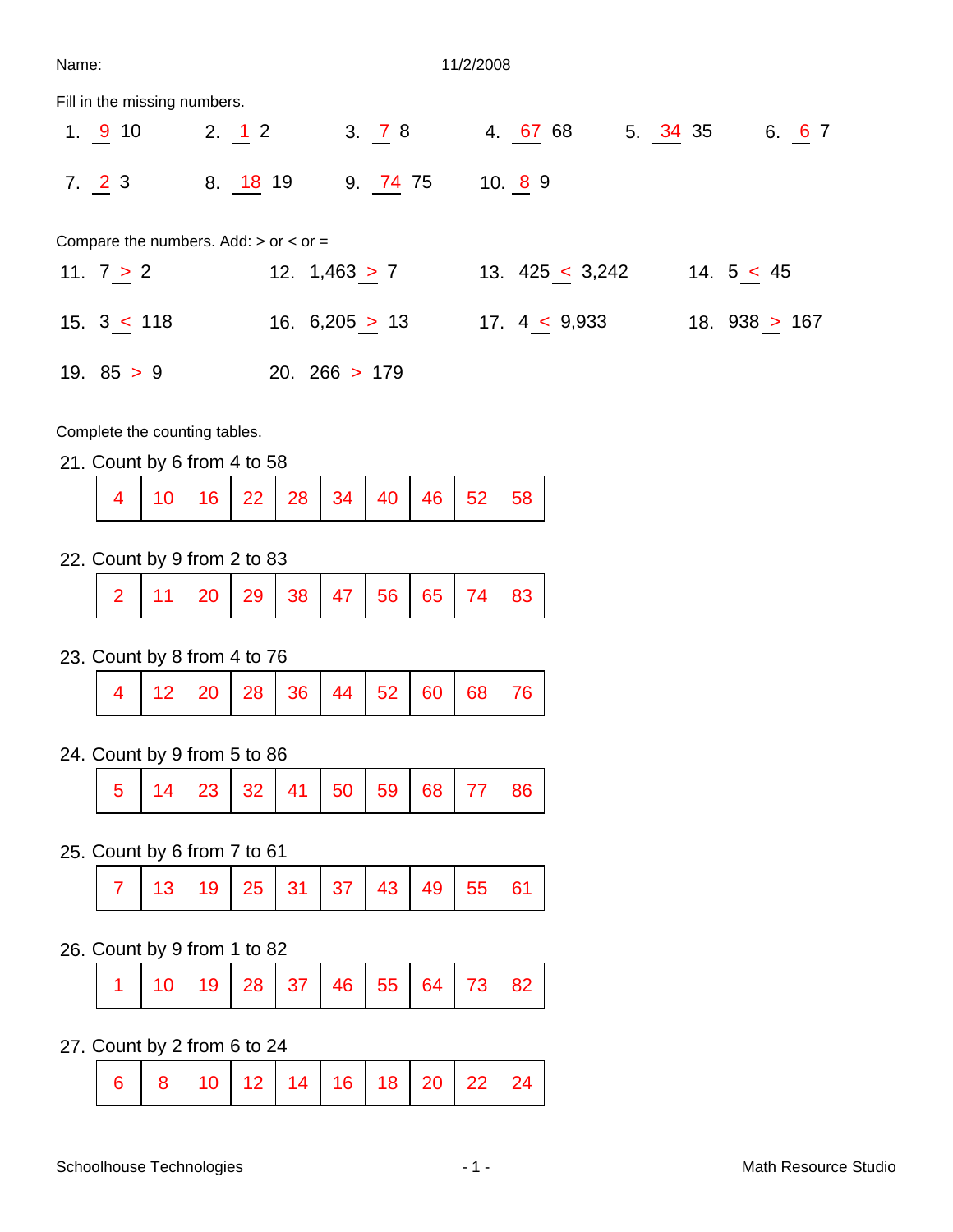# 28. Count by 9 from 3 to 84

|  |  |  | $3   12   21   30   39   48   57   66   75   84  $ |  |  |
|--|--|--|----------------------------------------------------|--|--|
|  |  |  |                                                    |  |  |

#### 29. Count by 9 from 4 to 85

|  |  |  |  |  |  |  |  | $4$   13   22   31   40   49   58   67   76   85 |  |
|--|--|--|--|--|--|--|--|--------------------------------------------------|--|
|--|--|--|--|--|--|--|--|--------------------------------------------------|--|

### 30. Count by 5 from 8 to 53

|  |  |  |  |  |  |  |  | 8   13   18   23   28   33   38   43   48   53 |  |
|--|--|--|--|--|--|--|--|------------------------------------------------|--|
|--|--|--|--|--|--|--|--|------------------------------------------------|--|

## Provide the expanded notation for each value.

|        | 31. 7,789 seven thousand seven hundred eighty-nine           |
|--------|--------------------------------------------------------------|
|        | 32. 8,808 eight thousand eight hundred eight                 |
| 33. 32 | thirty-two                                                   |
|        | 34. 2,313 two thousand three hundred thirteen                |
|        | 35. 3,441 three thousand four hundred forty-one              |
|        | 36. 7,570 seven thousand five hundred seventy                |
|        | 37. 5,067 five thousand sixty-seven                          |
|        | 38. 6,383 six thousand three hundred eighty-three            |
|        | 39. 5,648 five thousand six hundred forty-eight              |
|        | 40. 9,192 nine thousand one hundred ninety-two               |
|        | List the factors for each number.                            |
|        | 42. $89 = 1,89$<br>$41. 6 = 1, 2, 3, 6$<br>43. $9 = 1, 3, 9$ |

| 44. $50 = 1, 2, 5, 10, 25, 50$      | $45. \quad 5 = 1, 5$ | $46. \quad 3 = 1, 3$       |
|-------------------------------------|----------------------|----------------------------|
|                                     |                      |                            |
| $47. \quad 28 = 1, 2, 4, 7, 14, 28$ | 48. $43 = 1, 43$     | $49. \quad 8 = 1, 2, 4, 8$ |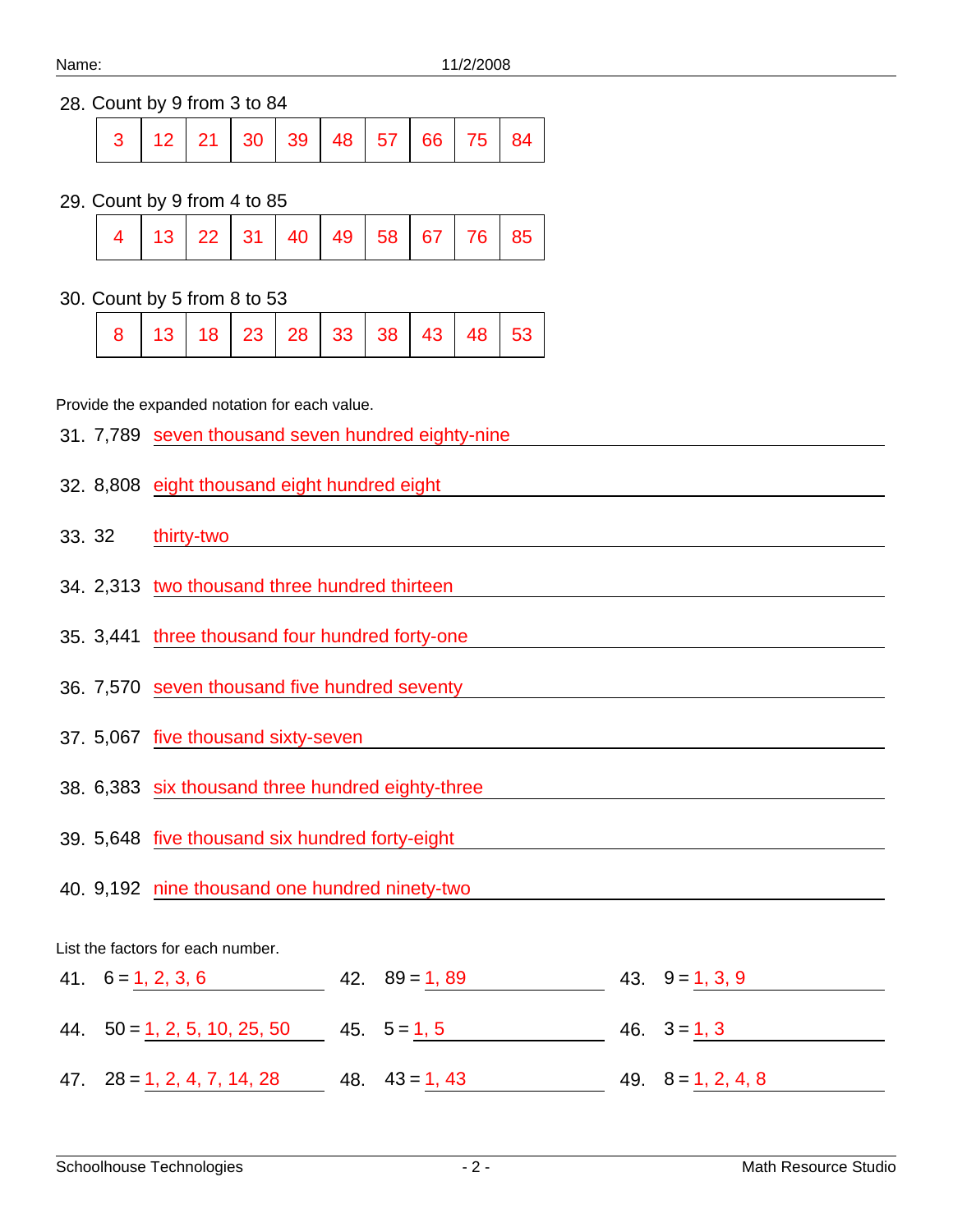| Name: | 11/2/2008 |
|-------|-----------|
|-------|-----------|

50.  $1 = 1$ 

Find the greatest common factor.

|     | 51.501,2<br>76 1, 2                  | $\overline{2}$  |  | 52. 32 1, 2, 4<br>$52 \quad 1, 2, 4$                  |             |
|-----|--------------------------------------|-----------------|--|-------------------------------------------------------|-------------|
|     | 53. 77 1, 7, 11<br>88 1, 2, 4, 8, 11 | 11              |  | 54. 75 1, 3<br>48 1, 2, 3                             |             |
|     | 55. 91 1, 7<br>63 1, 3, 7            | $7\overline{)}$ |  | 56. 20 1, 2, 4, 5<br>$95 \quad 1,5$                   | $5^{\circ}$ |
|     | 57. 15 1, 3<br>87 1, 3               | $\frac{3}{2}$   |  | 58. 56 1, 2, 4, 7, 8, 14, 28<br>28 1, 2, 4, 7, 14, 28 | 28          |
| 59. | 60 1, 2, 3, 4, 5<br>$95 \quad 1,5$   | $-5$            |  | 60. 70 1, 2, 5, 7<br>$21 \quad 1, 3, 7$               |             |

Find the lowest common multiple.

|  | 61. 12 12, 24<br>8 8, 16, 24                                                                                 | 24  |
|--|--------------------------------------------------------------------------------------------------------------|-----|
|  | 62. 7 7, 14, 21, 28, 35, 42, 49, 56, 63, 70, 77<br>11 11, 22, 33, 44, 55, 66, 77                             | 77  |
|  | 63. 9 9, 18, 27, 36, 45, 54, 63, 72, 81, 90<br>10 10, 20, 30, 40, 50, 60, 70, 80, 90                         | 90  |
|  | 64. 7 7, 14, 21, 28<br>4 4, 8, 12, 16, 20, 24, 28                                                            | 28  |
|  | 65. 11 11, 22, 33, 44, 55, 66<br>6 6, 12, 18, 24, 30, 36, 42, 48, 54, 60, 66                                 | 66  |
|  | 66. 12 12, 24, 36, 48, 60, 72, 84, 96, 108, 120, 132<br>11 11, 22, 33, 44, 55, 66, 77, 88, 99, 110, 121, 132 | 132 |
|  | 67. 11 11, 22, 33, 44, 55, 66, 77, 88, 99, 110<br>10 10, 20, 30, 40, 50, 60, 70, 80, 90, 100, 110            | 110 |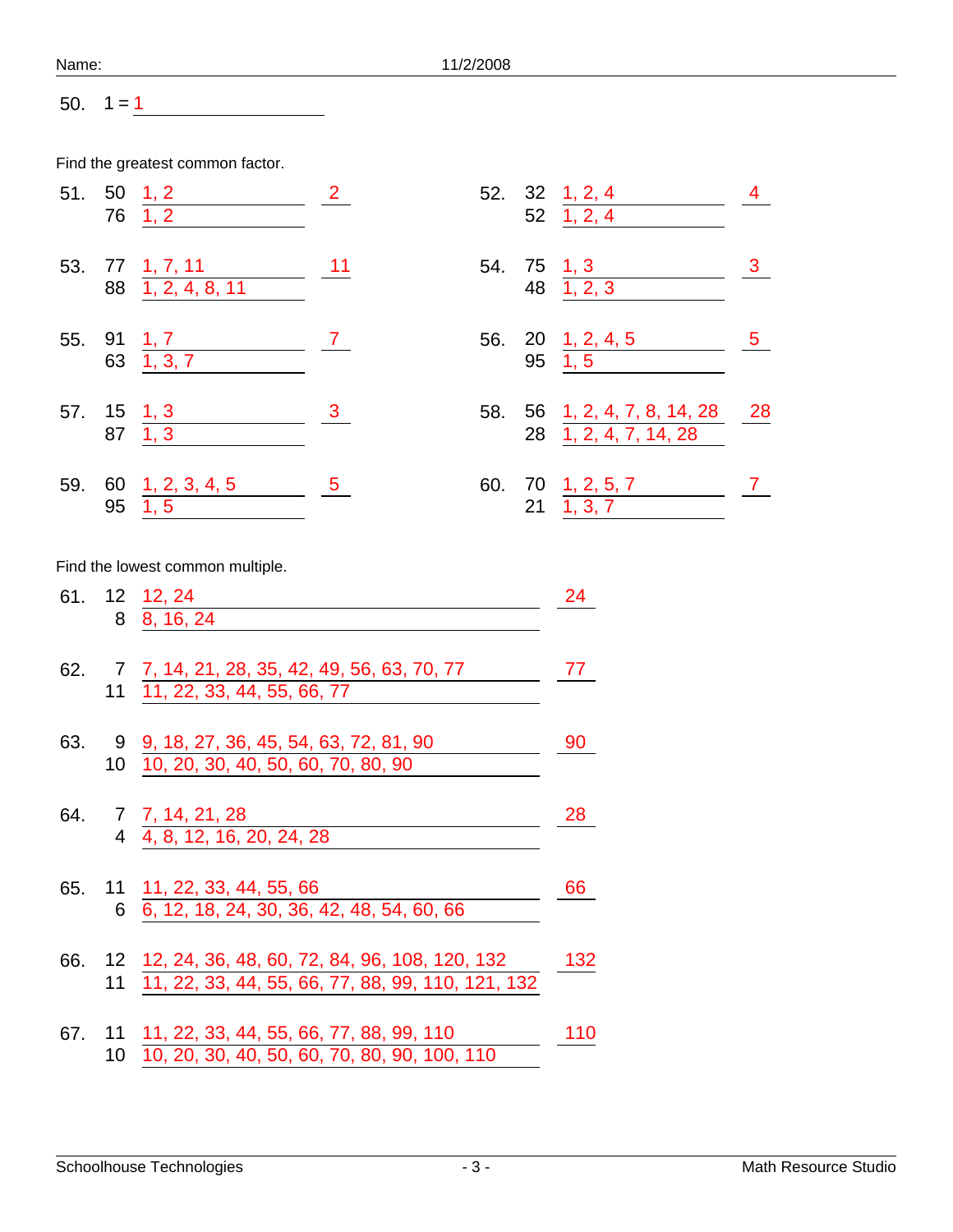| Name:                          |                                                                                                                                              | 11/2/2008                                                                                                                                    |  |  |
|--------------------------------|----------------------------------------------------------------------------------------------------------------------------------------------|----------------------------------------------------------------------------------------------------------------------------------------------|--|--|
| 68.                            | 10 10, 20, 30, 40, 50, 60<br>12, 24, 36, 48, 60<br>12 <sup>2</sup>                                                                           | 60                                                                                                                                           |  |  |
| 69.                            | 5, 10, 15, 20, 25, 30, 35, 40, 45, 50, 55, 60<br>$5\overline{)}$<br>12 <sub>2</sub><br>12, 24, 36, 48, 60                                    | 60                                                                                                                                           |  |  |
| 70.                            | $\frac{2}{4}$ , $\frac{2}{4}$<br><u> 1989 - Johann Barbara, martin amerikan ba</u>                                                           | $\overline{4}$                                                                                                                               |  |  |
|                                | List the multiples for each number.                                                                                                          |                                                                                                                                              |  |  |
|                                | 71. $4 = 4, 8, 12, 16, 20$                                                                                                                   | $72.72 = 72, 144, 216, 288, 360$                                                                                                             |  |  |
|                                | 73. $86 = 86, 172, 258, 344, 430$                                                                                                            | 74. $44 = 44, 88, 132, 176, 220$                                                                                                             |  |  |
|                                | $75. 5 = 5, 10, 15, 20, 25$                                                                                                                  | 76. $54 = 54, 108, 162, 216, 270$                                                                                                            |  |  |
|                                | $77.76 = 76, 152, 228, 304, 380$                                                                                                             | 78. $2 = 2, 4, 6, 8, 10$                                                                                                                     |  |  |
|                                | $79. \quad 9 = 9, 18, 27, 36, 45$                                                                                                            | $80. \quad 39 = 39, 78, 117, 156, 195$                                                                                                       |  |  |
| Order the numbers.             |                                                                                                                                              |                                                                                                                                              |  |  |
|                                | 82. 342 342 83. 502 502<br>81. 119 119<br>565 447<br>375 375<br>775 694<br>447 565<br>694 775<br>946 946<br>809 809<br>946 946<br>785 785    | 86. 304 304<br>84. 120 120<br>85. 282 167<br>398 135<br>638 190<br>909 559<br>190 282<br>918 398<br>559 697<br>135 918<br>167 638<br>697 909 |  |  |
|                                | 87. 556 317<br>88. 336 291<br>89. 332 332<br>705 556<br>983 336<br>783 555<br>317 705<br>291 920<br>851 783<br>909 909<br>920 983<br>555 851 | 90. 300 238<br>875 300<br>983 875<br>238 983                                                                                                 |  |  |
| Round to the underlined digit. |                                                                                                                                              |                                                                                                                                              |  |  |
|                                |                                                                                                                                              | 91. $\underline{2,964} = 3,000$ 92. $\underline{3,387} = 3,000$ 93. $1,7\underline{21} = 1,720$ 94. $7,3\underline{98} = 7,400$              |  |  |
|                                |                                                                                                                                              | 95. $7,367 = 7,370$ 96. $7,921 = 7,900$ 97. $9,442 = 9,400$ 98. $5,204 = 5,000$                                                              |  |  |
|                                | 99. $\frac{9}{2}$ ,709 = 10,000<br>100. $1,057 = 1,060$                                                                                      |                                                                                                                                              |  |  |